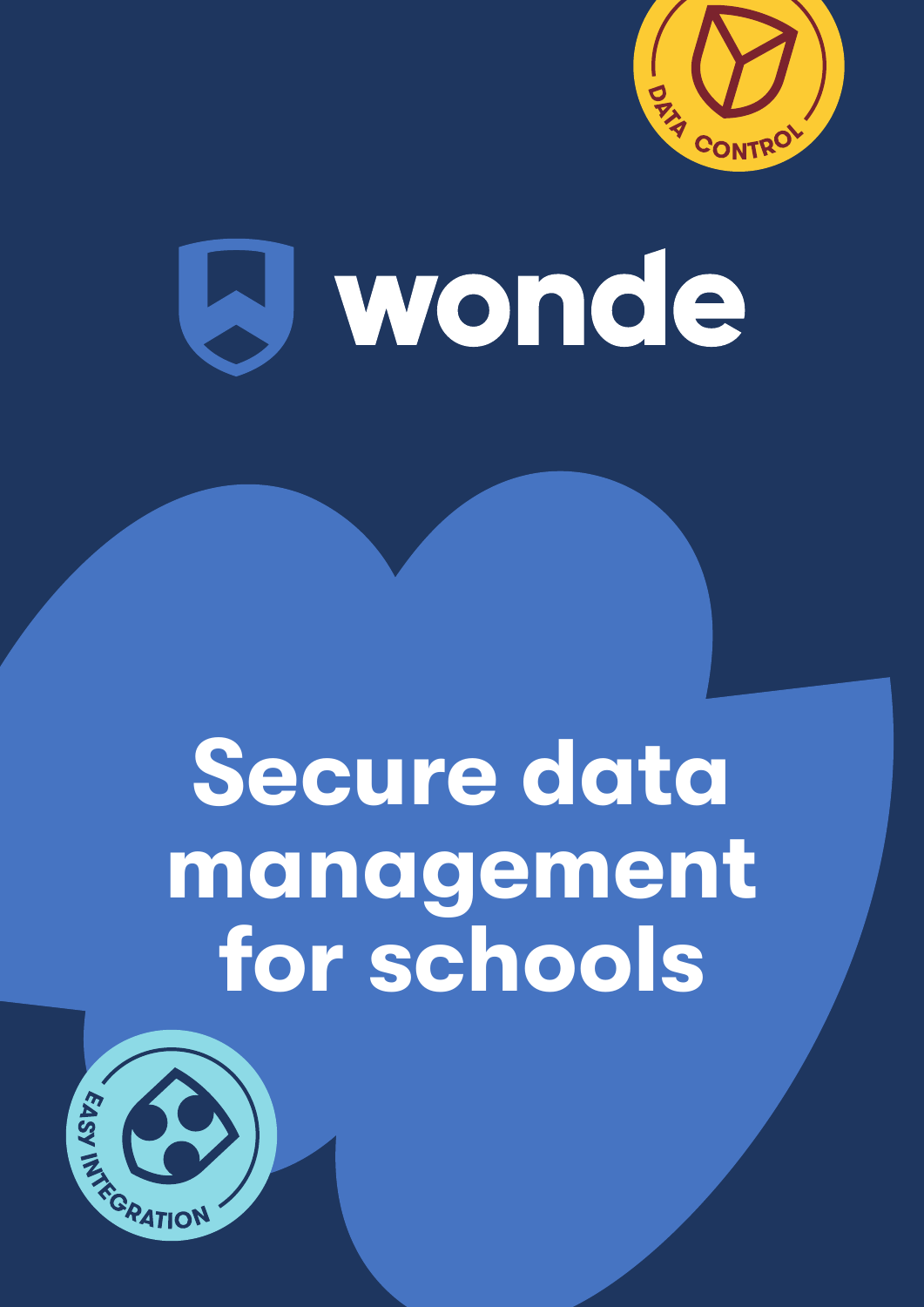## Work better with Wonde

A powerful, secure solution to transform how you manage and control your school data.

| $\bullet\bullet\bullet$                            |           | edu.wonde.com                     |                |                                      |
|----------------------------------------------------|-----------|-----------------------------------|----------------|--------------------------------------|
| Ы                                                  |           |                                   |                | James<br>$\vec{Q}$<br>Furlong School |
| <b>Your apps</b>                                   |           |                                   |                |                                      |
| JZ.<br>70<br><b>Pobble</b><br><b>EducationCity</b> |           | purple<br>mash<br><b>O</b> simple | C              | <b>9</b> Pending                     |
| Pobble<br><b>Education City</b>                    | Hegarty   | Purple Mash                       | Google Sync    | Primarysite                          |
| <b>Directory</b>                                   | Class     | User type                         | Data Sync      | Last updated                         |
| <b>Chris Aaron</b>                                 | 10B       | Student                           | $\bullet$      | October 19, 11:17am                  |
| <b>Patrick Jameson</b><br><b>PJ</b>                | <b>7A</b> | Student                           | (x)            | October 18, 10:42am                  |
| <b>Rachel Anderson</b>                             | 7         | Teacher                           | $\circledcirc$ | October 19, 07:34am                  |
| <b>Coraline Quinn</b><br>CQ                        | 7         | Teacher                           | (x)            | October 18, 07:55am                  |
|                                                    |           |                                   |                |                                      |
|                                                    |           |                                   |                |                                      |
|                                                    |           |                                   |                | DATA                                 |
|                                                    |           |                                   |                |                                      |

Schools deserve a quality data management solution that is maintained in a powerful, highly secure, easy-to-use way.



## Simple yet powerful

An intuitive solution that is easy to understand and manage.



## Meet data protection obligations

Integrated processes to help meet your legal and regulatory data protection obligations.



#### Secure data sharing

Accurate, timely and appropriate data sharing ability.





Fully supported by global technology experts.



## Update via one platform

Save significant staff time and resources through single updates via one platform.



## Easy to integrate

Enjoy fully flexible accommodation of any App.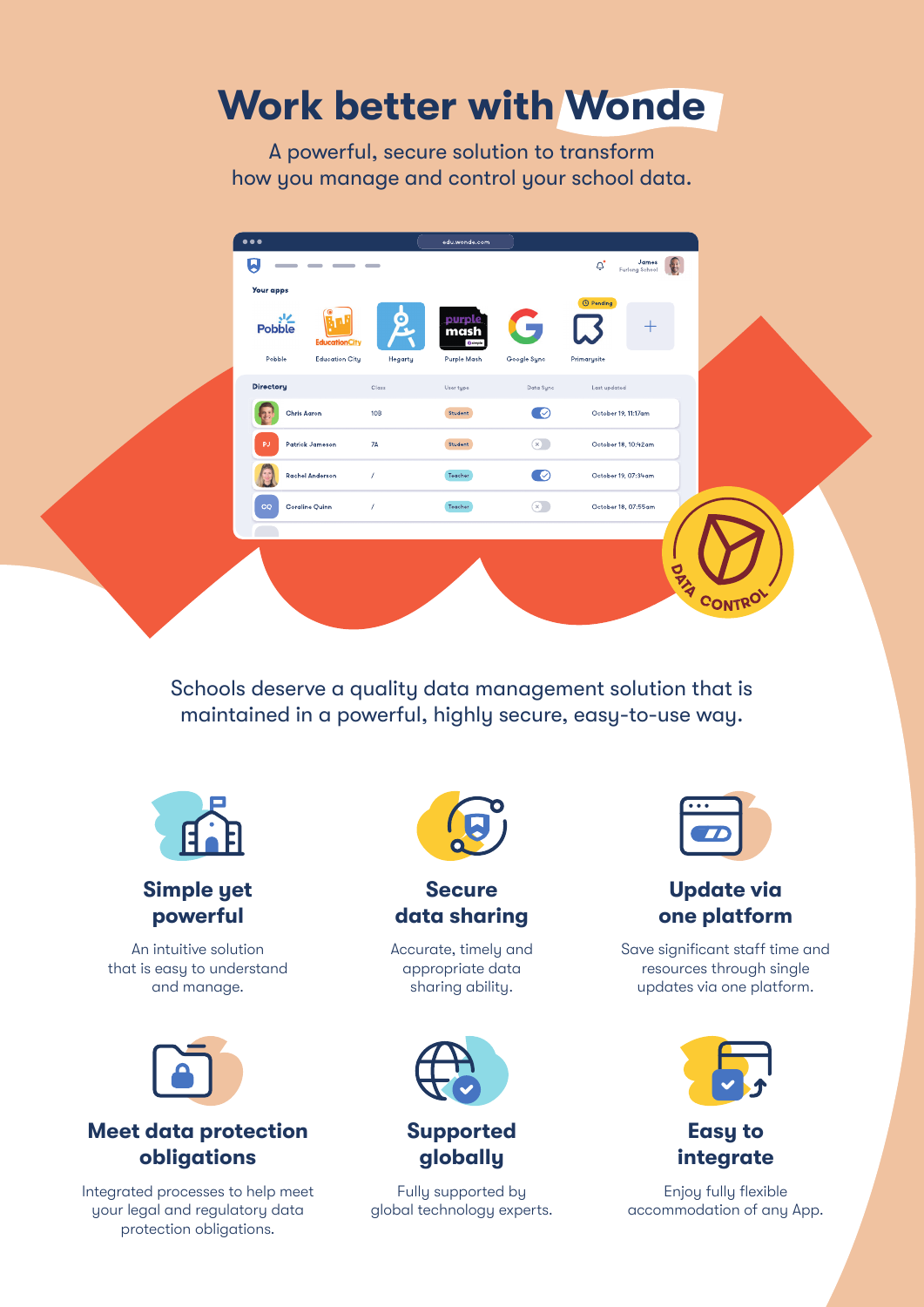## Providing secure solutions at scale







## How it works

Our innovative cloud-based solution enables you to take full control of your school data and the integrations you make.





## 1. App requests access to school data

New apps can only request the exact data they need. We call these 'permissions' and the school is always in control of them.

## 2. School is notified of App request

Wonde will let the school know an App is requesting access to specific data. The school logs in to the secure platform to view all pending requests.



## request via Wonde

The school can review the data requested by an App. Once they are happy with the request, the school can approve, decline or revoke the request.



## 4. Integration is complete

The exact data flows through to the App safely and securely. The school is ready to access and enjoy their new App.

A school will always have total control over the data they share. Support is available through every step of the process.